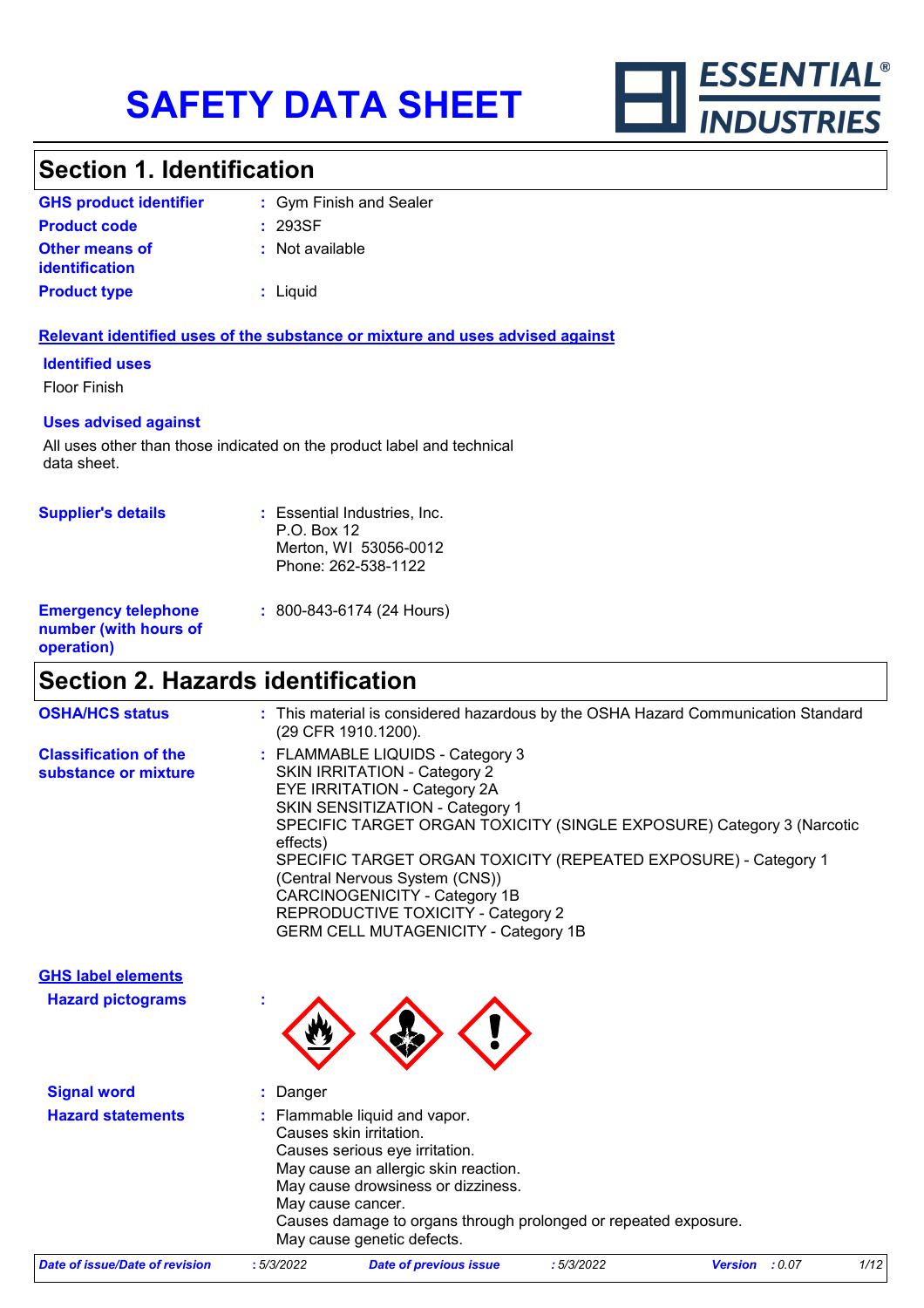### **Section 2. Hazards identification**

|                                            | Suspected of damaging fertility or the unborn child.                                                                                                                                                                                                                                                                                                                                                                                                                                                                                                                                                                                         |
|--------------------------------------------|----------------------------------------------------------------------------------------------------------------------------------------------------------------------------------------------------------------------------------------------------------------------------------------------------------------------------------------------------------------------------------------------------------------------------------------------------------------------------------------------------------------------------------------------------------------------------------------------------------------------------------------------|
| <b>Precautionary statements</b>            |                                                                                                                                                                                                                                                                                                                                                                                                                                                                                                                                                                                                                                              |
| <b>General</b>                             | : Read label before use. Keep out of reach of children. If medical advice is needed,<br>have product container or label at hand.                                                                                                                                                                                                                                                                                                                                                                                                                                                                                                             |
| <b>Prevention</b>                          | : Do not handle until all safety precautions have been read and understood. Keep away<br>from heat, hot surfaces, sparks, open flames and other ignition sources. No smoking.<br>Wear protective gloves/clothing and eye/face protection. Keep container tightly closed.<br>Use explosion-proof electrical, ventilating, lighting and all material-handling equipment.<br>Take precautionary measures against static discharge. Ground and bond container and<br>receiving equipment. Use only non-sparking tools. Use only in a well-ventilated area.<br>Do not breathe vapor. Do not eat, drink or smoke when using this product.          |
| <b>Response</b>                            | : IF IN EYES: Rinse cautiously with water for several minutes. Remove contact lenses, if<br>present and easy to do. Continue rinsing. If eye irritation persists, get medical advice/<br>attention. IF ON SKIN (or hair): Take off immediately all contaminated clothing. Rinse<br>skin with water or shower. Wash contaminated clothing before reuse. If skin irritation<br>occurs, get medical advice/attention. IF INHALED: Remove person to fresh air and keep<br>comfortable for breathing. Get medical advice/attention if you feel unwell. IF<br>SWALLOWED: Immediately call a POISON CENTER or physician. Do not induce<br>vomiting. |
| <b>Storage</b>                             | : Keep container tightly closed and in a well-ventilated place. Store locked up.                                                                                                                                                                                                                                                                                                                                                                                                                                                                                                                                                             |
| <b>Disposal</b>                            | : Dispose of contents and container in accordance with all local, regional, national and<br>international regulations.                                                                                                                                                                                                                                                                                                                                                                                                                                                                                                                       |
| <b>Hazards not otherwise</b><br>classified | : None known.                                                                                                                                                                                                                                                                                                                                                                                                                                                                                                                                                                                                                                |

### **Section 3. Composition/information on ingredients**

**Substance/mixture :**

: Mixture

| <b>Ingredient name</b>                      |           | <b>CAS number</b> |
|---------------------------------------------|-----------|-------------------|
| Distillates (petroleum), hydrotreated light | $55 - 65$ | 64742-47-8        |
| Stoddard solvent                            | $4 - 6$   | 8052-41-3         |

Any concentration shown as a range is to protect confidentiality or is due to batch variation.

**There are no additional ingredients present which, within the current knowledge of the supplier and in the concentrations applicable, are classified as hazardous to health or the environment and hence require reporting in this section.**

**Occupational exposure limits, if available, are listed in Section 8.**

### **Section 4. First aid measures**

| <b>Description of necessary first aid measures</b> |                                                                                                                                                                                                                                                                                                                                                                                                                                                                                                                                                                                      |
|----------------------------------------------------|--------------------------------------------------------------------------------------------------------------------------------------------------------------------------------------------------------------------------------------------------------------------------------------------------------------------------------------------------------------------------------------------------------------------------------------------------------------------------------------------------------------------------------------------------------------------------------------|
| <b>Eye contact</b>                                 | : Immediately flush eyes with plenty of water, occasionally lifting the upper and lower<br>eyelids. Check for and remove any contact lenses. Continue to rinse for at least 10<br>minutes. Get medical attention following exposure or if feeling unwell.                                                                                                                                                                                                                                                                                                                            |
| <b>Inhalation</b>                                  | : Remove victim to fresh air and keep at rest in a position comfortable for breathing. If<br>not breathing, if breathing is irregular or if respiratory arrest occurs, provide artificial<br>respiration or oxygen by trained personnel. It may be dangerous to the person providing<br>aid to give mouth-to-mouth resuscitation. Get medical attention following exposure or if<br>feeling unwell. If unconscious, place in recovery position and get medical attention<br>immediately. Maintain an open airway. Loosen tight clothing such as a collar, tie, belt<br>or waistband. |
| <b>Skin contact</b>                                | : Flush contaminated skin with plenty of water. Remove contaminated clothing and<br>shoes. Continue to rinse for at least 10 minutes. Get medical attention following<br>exposure or if feeling unwell. Wash clothing before reuse. Clean shoes thoroughly<br>before reuse.                                                                                                                                                                                                                                                                                                          |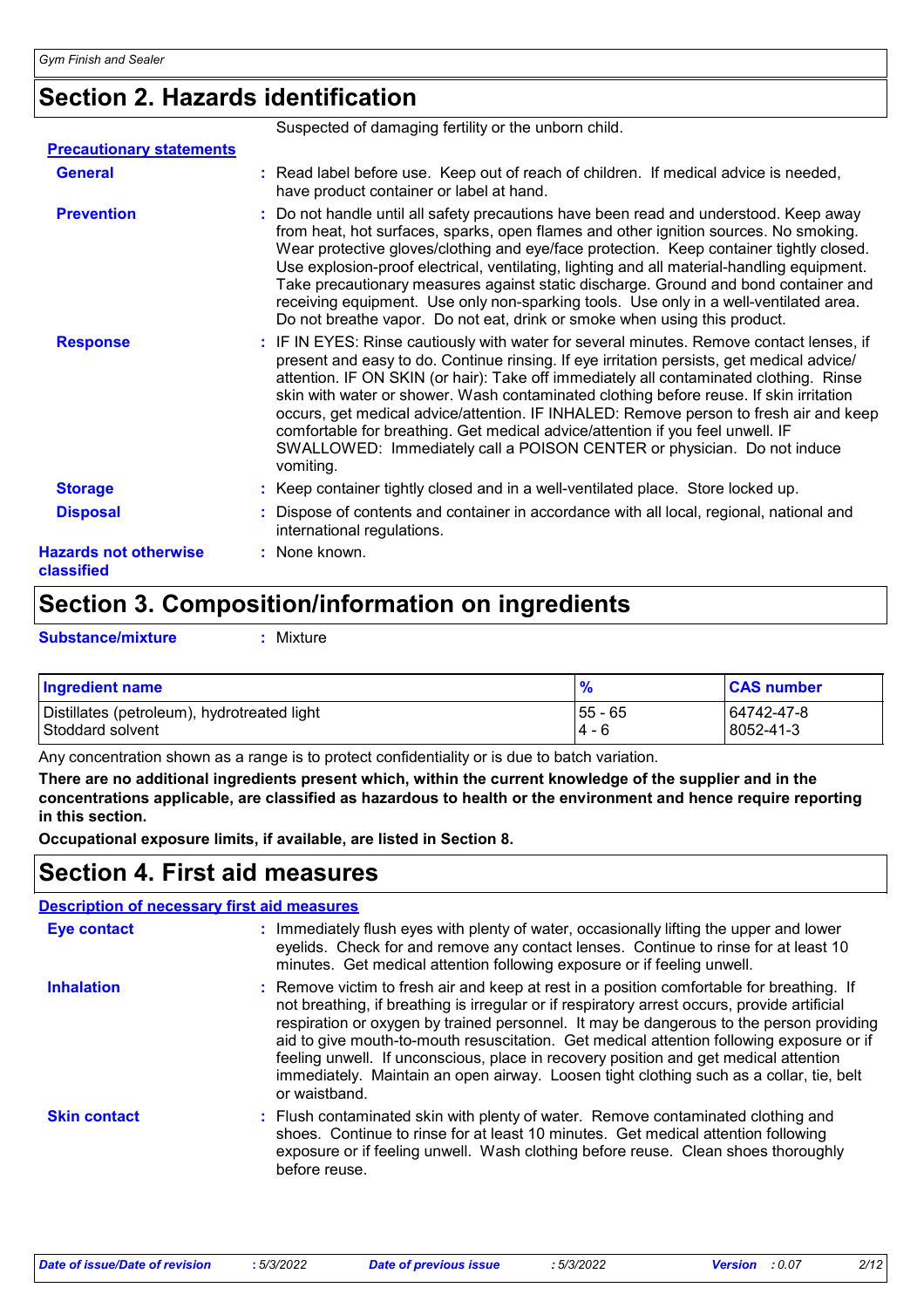## **Section 4. First aid measures**

| <b>Ingestion</b> | : Wash out mouth with water. Remove dentures if any. Remove victim to fresh air and<br>keep at rest in a position comfortable for breathing. If material has been swallowed and<br>the exposed person is conscious, give small quantities of water to drink. Stop if the<br>exposed person feels sick as vomiting may be dangerous. Do not induce vomiting<br>unless directed to do so by medical personnel. If vomiting occurs, the head should be<br>kept low so that vomit does not enter the lungs. Get medical attention following<br>exposure or if feeling unwell. Never give anything by mouth to an unconscious person.<br>If unconscious, place in recovery position and get medical attention immediately. |
|------------------|-----------------------------------------------------------------------------------------------------------------------------------------------------------------------------------------------------------------------------------------------------------------------------------------------------------------------------------------------------------------------------------------------------------------------------------------------------------------------------------------------------------------------------------------------------------------------------------------------------------------------------------------------------------------------------------------------------------------------|
|                  | Maintain an open airway. Loosen tight clothing such as a collar, tie, belt or waistband.                                                                                                                                                                                                                                                                                                                                                                                                                                                                                                                                                                                                                              |

| <b>Most important symptoms/effects, acute and delayed</b> |                                                                                                                                                                                                                                 |
|-----------------------------------------------------------|---------------------------------------------------------------------------------------------------------------------------------------------------------------------------------------------------------------------------------|
| <b>Potential acute health effects</b>                     |                                                                                                                                                                                                                                 |
| <b>Eye contact</b>                                        | Eye contact may result in irritation, redness, pain, inflammation, itching, burning and<br>tearing.                                                                                                                             |
| <b>Inhalation</b>                                         | : Inhalation of high concentrations of vapor may affect the central nervous system.<br>Symptoms include drowsiness, dizziness, headache, nausea and lowering of<br>consciousness.                                               |
| <b>Skin contact</b>                                       | : Skin contact may result in redness, burning and inflammation. Dermal exposure may<br>cause an allergic skin reaction. Symptoms may include irritation, redness, pain, rash,<br>inflammation, itching, burning and dermatitis. |
| <b>Ingestion</b>                                          | : No specific data.                                                                                                                                                                                                             |
| Over-exposure signs/symptoms                              |                                                                                                                                                                                                                                 |
| <b>Eye contact</b>                                        | : No specific data.                                                                                                                                                                                                             |
| <b>Inhalation</b>                                         | : No specific data.                                                                                                                                                                                                             |
| <b>Skin contact</b>                                       | : No specific data.                                                                                                                                                                                                             |
| <b>Ingestion</b>                                          | : No specific data.                                                                                                                                                                                                             |
|                                                           | Indication of immediate medical attention and special treatment needed, if necessary                                                                                                                                            |
| <b>Notes to physician</b>                                 | : Treat symptomatically. Contact poison treatment specialist immediately if large<br>quantities have been ingested or inhaled.                                                                                                  |
| <b>Specific treatments</b>                                | Effects are dependent on exposure (dose, concentration, contact time). Overexposure<br>via inhalation requires urgent medical treatment. Skin/eye burns require immediate<br>treatment.                                         |
| <b>Protection of first-aiders</b>                         | : No action shall be taken involving any personal risk or without suitable training. It may                                                                                                                                     |

### **See toxicological information (Section 11)**

### **Section 5. Fire-fighting measures**

| <b>Extinguishing media</b>                           |                                                                                                                                                                                                                                                                                                                                                                                                                                                                                             |
|------------------------------------------------------|---------------------------------------------------------------------------------------------------------------------------------------------------------------------------------------------------------------------------------------------------------------------------------------------------------------------------------------------------------------------------------------------------------------------------------------------------------------------------------------------|
| <b>Suitable extinguishing</b><br>media               | : Use dry chemical, $CO2$ , water spray (fog) or foam.                                                                                                                                                                                                                                                                                                                                                                                                                                      |
| <b>Unsuitable extinguishing</b><br>media             | : Do not use water jet.                                                                                                                                                                                                                                                                                                                                                                                                                                                                     |
| <b>Specific hazards arising</b><br>from the chemical | : Flammable liquid and vapor. Runoff to sewer may create fire or explosion hazard. In a<br>fire or if heated, a pressure increase will occur and the container may burst, with the risk<br>of a subsequent explosion. The vapor/gas is heavier than air and will spread along the<br>ground. Vapors may accumulate in low or confined areas or travel a considerable<br>distance to a source of ignition and flash back. Thermal decomposition may release<br>toxic and/or hazardous gases. |
| <b>Hazardous thermal</b><br>decomposition products   | : Thermal decomposition may release toxic and/or hazardous gases.                                                                                                                                                                                                                                                                                                                                                                                                                           |

be dangerous to the person providing aid to give mouth-to-mouth resuscitation.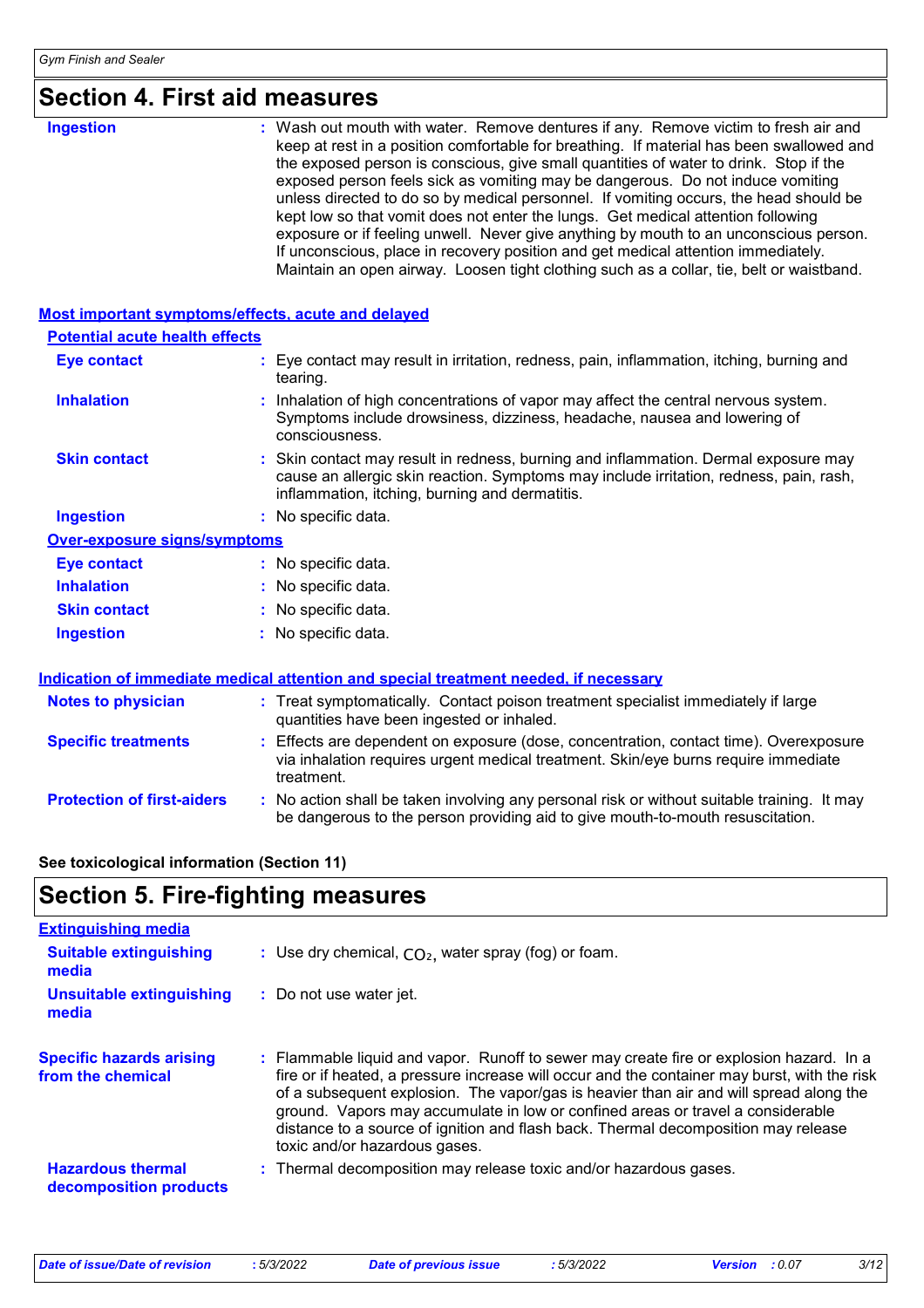### **Section 5. Fire-fighting measures**

| <b>Special protective actions</b><br>for fire-fighters   | : Promptly isolate the scene by removing all persons from the vicinity of the incident if<br>there is a fire. No action shall be taken involving any personal risk or without suitable<br>training. Move containers from fire area if this can be done without risk. Use water<br>spray to keep fire-exposed containers cool. |
|----------------------------------------------------------|-------------------------------------------------------------------------------------------------------------------------------------------------------------------------------------------------------------------------------------------------------------------------------------------------------------------------------|
| <b>Special protective</b><br>equipment for fire-fighters | : Fire-fighters should wear appropriate protective equipment and self-contained breathing<br>apparatus (SCBA) with a full face-piece operated in positive pressure mode.                                                                                                                                                      |

### **Section 6. Accidental release measures**

|                                                                                           | <b>Personal precautions, protective equipment and emergency procedures</b>                                                                                                                                                                                                                                                                                                                                                                                                                                                                                                                                                                                                                                                                                           |
|-------------------------------------------------------------------------------------------|----------------------------------------------------------------------------------------------------------------------------------------------------------------------------------------------------------------------------------------------------------------------------------------------------------------------------------------------------------------------------------------------------------------------------------------------------------------------------------------------------------------------------------------------------------------------------------------------------------------------------------------------------------------------------------------------------------------------------------------------------------------------|
| For non-emergency<br>personnel                                                            | : No action shall be taken involving any personal risk or without suitable training.<br>Evacuate surrounding areas. Keep unnecessary and unprotected personnel from<br>entering. Do not touch or walk through spilled material. Shut off all ignition sources.<br>No flares, smoking or flames in hazard area. Avoid breathing vapor or mist. Provide<br>adequate ventilation. Wear appropriate respirator when ventilation is inadequate. Put<br>on appropriate personal protective equipment. Wash thoroughly after handling. Remove<br>contaminated clothing and wash it before reuse.                                                                                                                                                                            |
|                                                                                           | For emergency responders : If specialized clothing is required to deal with the spillage, take note of any information in<br>Section 8 on suitable and unsuitable materials. See also the information in "For non-<br>emergency personnel".                                                                                                                                                                                                                                                                                                                                                                                                                                                                                                                          |
| <b>Environmental precautions</b><br>Methods and materials for containment and cleaning up | : Avoid dispersal of spilled material and runoff and contact with soil, waterways, drains<br>and sewers. Inform the relevant authorities if the product has caused environmental<br>pollution (sewers, waterways, soil or air).                                                                                                                                                                                                                                                                                                                                                                                                                                                                                                                                      |
| <b>Small spill</b>                                                                        | : Stop leak if without risk. Move containers from spill area. Use spark-proof tools and<br>explosion-proof equipment. Dilute with water and mop up if water-soluble. Alternatively,<br>or if water-insoluble, absorb with an inert dry material and place in an appropriate waste<br>disposal container. Dispose of via a licensed waste disposal contractor.                                                                                                                                                                                                                                                                                                                                                                                                        |
| <b>Large spill</b>                                                                        | : Stop leak if without risk. Move containers from spill area. Use spark-proof tools and<br>explosion-proof equipment. Approach release from upwind. Prevent entry into sewers,<br>water courses, basements or confined areas. Wash spillages into an effluent treatment<br>plant or proceed as follows. Contain and collect spillage with non-combustible,<br>absorbent material e.g. sand, earth, vermiculite or diatomaceous earth and place in<br>container for disposal according to local regulations (see Section 13). Dispose of via a<br>licensed waste disposal contractor. Contaminated absorbent material may pose the<br>same hazard as the spilled product. Note: see Section 1 for emergency contact<br>information and Section 13 for waste disposal. |

### **Section 7. Handling and storage**

#### **Precautions for safe handling**

| <b>Protective measures</b>                       | : Put on appropriate personal protective equipment (see Section 8). Do not breathe<br>vapor or mist. Do not ingest. Avoid contact with eyes, skin and clothing. Use only with<br>adequate ventilation. Wear appropriate respirator when ventilation is inadequate. Do<br>not enter storage areas and confined spaces unless adequately ventilated. Keep in the<br>original container or an approved alternative made from a compatible material, kept<br>tightly closed when not in use. Store and use away from heat, sparks, open flame or<br>any other ignition source. Use explosion-proof electrical (ventilating, lighting and<br>material handling) equipment. Use only non-sparking tools. Take precautionary<br>measures against electrostatic discharges. Empty containers retain product residue<br>and can be hazardous. Do not reuse container. |
|--------------------------------------------------|--------------------------------------------------------------------------------------------------------------------------------------------------------------------------------------------------------------------------------------------------------------------------------------------------------------------------------------------------------------------------------------------------------------------------------------------------------------------------------------------------------------------------------------------------------------------------------------------------------------------------------------------------------------------------------------------------------------------------------------------------------------------------------------------------------------------------------------------------------------|
| <b>Advice on general</b><br>occupational hygiene | : Eating, drinking and smoking should be prohibited in areas where this material is<br>handled, stored and processed. Workers should wash hands and face before eating,<br>drinking and smoking. Remove contaminated clothing and protective equipment before<br>entering eating areas. See also Section 8 for additional information on hygiene<br>measures.                                                                                                                                                                                                                                                                                                                                                                                                                                                                                                |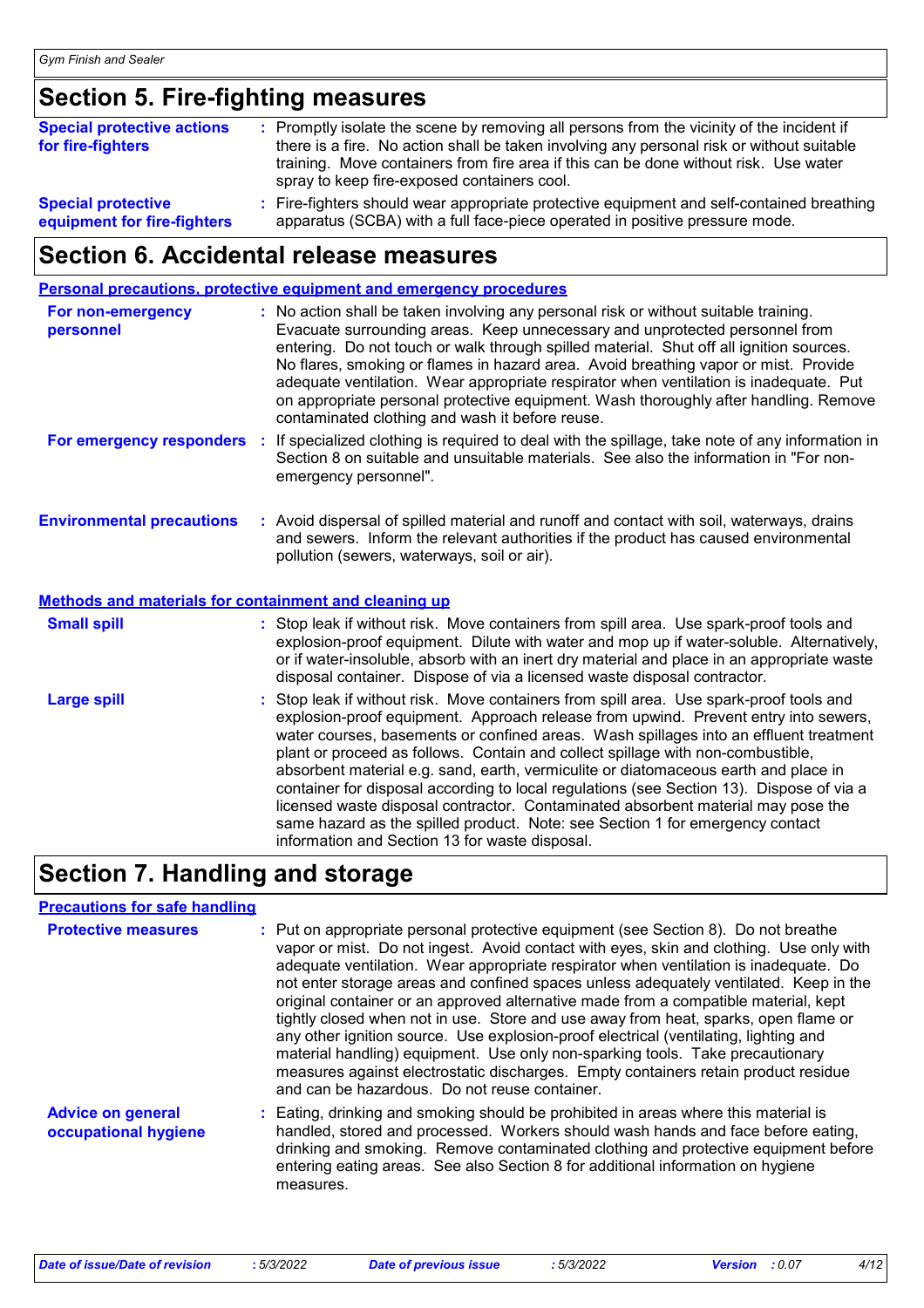# **Section 7. Handling and storage**

| <b>Conditions for safe storage,</b><br>-11<br>including any<br><b>incompatibilities</b> | Store in accordance with local regulations. Store in a segregated and approved area.<br>Store in original container protected from direct sunlight in a dry, cool and well-ventilated<br>area, away from incompatible materials and food and drink. Eliminate all ignition<br>sources. Separate from oxidizing materials. Keep container tightly closed and sealed<br>until ready for use. Containers that have been opened must be carefully resealed and<br>kept upright to prevent leakage. Do not store in unlabeled containers. Use appropriate<br>containment to avoid environmental contamination. See Section 10 for incompatible<br>materials before handling or use. |
|-----------------------------------------------------------------------------------------|--------------------------------------------------------------------------------------------------------------------------------------------------------------------------------------------------------------------------------------------------------------------------------------------------------------------------------------------------------------------------------------------------------------------------------------------------------------------------------------------------------------------------------------------------------------------------------------------------------------------------------------------------------------------------------|
|-----------------------------------------------------------------------------------------|--------------------------------------------------------------------------------------------------------------------------------------------------------------------------------------------------------------------------------------------------------------------------------------------------------------------------------------------------------------------------------------------------------------------------------------------------------------------------------------------------------------------------------------------------------------------------------------------------------------------------------------------------------------------------------|

### **Section 8. Exposure controls/personal protection**

#### **Control parameters**

**Occupational exposure limits**

| <b>Ingredient name</b>                      | <b>Exposure limits</b>                                                                                                                                                                                                                                                                                                                                                                                                                                 |
|---------------------------------------------|--------------------------------------------------------------------------------------------------------------------------------------------------------------------------------------------------------------------------------------------------------------------------------------------------------------------------------------------------------------------------------------------------------------------------------------------------------|
| <b>Stoddard Solvent</b>                     | <b>ACGIH TLV (United States, 3/2019).</b><br>TWA: 100 ppm 8 hours.<br>TWA: 525 mg/m <sup>3</sup> 8 hours.<br>OSHA PEL 1989 (United States, 3/1989).<br>TWA: 100 ppm 8 hours.<br>TWA: $525$ mg/m <sup>3</sup> 8 hours.<br>NIOSH REL (United States, 10/2016).<br>TWA: 350 mg/m <sup>3</sup> 10 hours.<br>CEIL: 1800 mg/m <sup>3</sup> 15 minutes.<br>OSHA PEL (United States, 5/2018).<br>TWA: 500 ppm 8 hours.<br>TWA: 2900 mg/m <sup>3</sup> 8 hours. |
| Distillates (petroleum), hydrotreated light | INIOSH REL:<br>TWA:100 mg/m <sup>3</sup><br>ACGIH:<br>TWA (8 hours): $200 \text{ mg/m}^3$                                                                                                                                                                                                                                                                                                                                                              |

| <b>Appropriate engineering</b><br><b>controls</b> | : Use only with adequate ventilation. Use process enclosures, local exhaust ventilation or<br>other engineering controls to keep worker exposure to airborne contaminants below any<br>recommended or statutory limits. The engineering controls also need to keep gas,<br>vapor or dust concentrations below any lower explosive limits. Use explosion-proof<br>ventilation equipment.           |
|---------------------------------------------------|---------------------------------------------------------------------------------------------------------------------------------------------------------------------------------------------------------------------------------------------------------------------------------------------------------------------------------------------------------------------------------------------------|
| <b>Environmental exposure</b><br><b>controls</b>  | : Emissions from ventilation or work process equipment should be checked to ensure<br>they comply with the requirements of environmental protection legislation. In some<br>cases, fume scrubbers, filters or engineering modifications to the process equipment<br>will be necessary to reduce emissions to acceptable levels.                                                                   |
| <b>Individual protection measures</b>             |                                                                                                                                                                                                                                                                                                                                                                                                   |
| <b>Hygiene measures</b>                           | : Wash hands, forearms and face thoroughly after handling chemical products, before<br>eating, smoking and using the lavatory and at the end of the working period.<br>Appropriate techniques should be used to remove potentially contaminated clothing.<br>Wash contaminated clothing before reusing. Ensure that eyewash stations and safety<br>showers are close to the workstation location. |
| <b>Eye/face protection</b>                        | : Safety eyewear complying with an approved standard should be used when a risk<br>assessment indicates this is necessary to avoid exposure to liquid splashes, mists,<br>gases or dusts. If contact is possible, the following protection should be worn, unless<br>the assessment indicates a higher degree of protection: safety glasses with side-<br>shields.                                |
| <b>Skin protection</b>                            |                                                                                                                                                                                                                                                                                                                                                                                                   |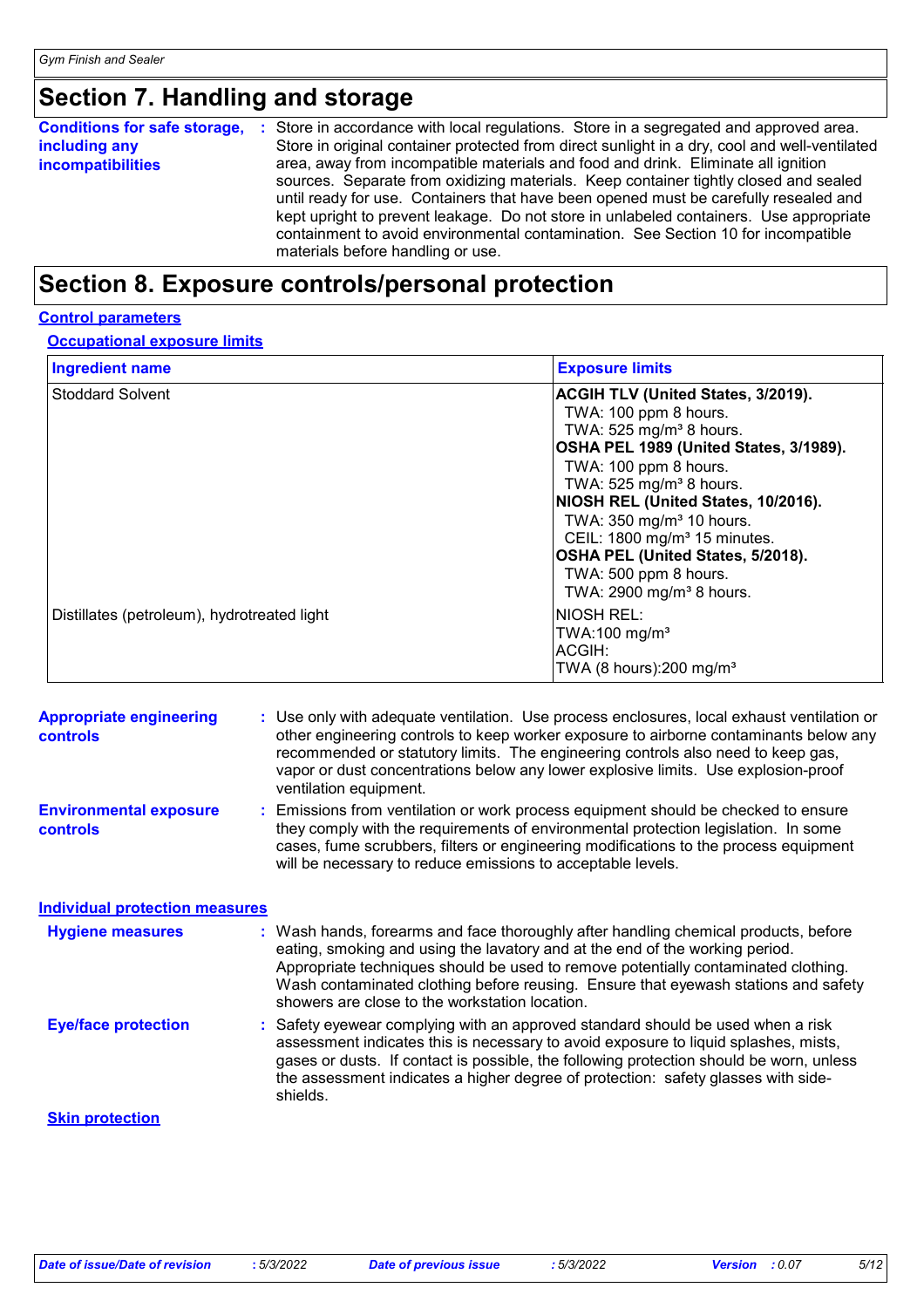### **Section 8. Exposure controls/personal protection**

| <b>Hand protection</b>        | : Chemical-resistant, impervious gloves complying with an approved standard should be<br>worn at all times when handling chemical products if a risk assessment indicates this is<br>necessary. Considering the parameters specified by the glove manufacturer, check<br>during use that the gloves are still retaining their protective properties. It should be<br>noted that the time to breakthrough for any glove material may be different for different<br>glove manufacturers. In the case of mixtures, consisting of several substances, the<br>protection time of the gloves cannot be accurately estimated. |
|-------------------------------|------------------------------------------------------------------------------------------------------------------------------------------------------------------------------------------------------------------------------------------------------------------------------------------------------------------------------------------------------------------------------------------------------------------------------------------------------------------------------------------------------------------------------------------------------------------------------------------------------------------------|
| <b>Body protection</b>        | : Personal protective equipment for the body should be selected based on the task being<br>performed and the risks involved and should be approved by a specialist before<br>handling this product. When there is a risk of ignition from static electricity, wear anti-<br>static protective clothing. For the greatest protection from static discharges, clothing<br>should include anti-static overalls, boots and gloves.                                                                                                                                                                                         |
| <b>Other skin protection</b>  | : Appropriate footwear and any additional skin protection measures should be selected<br>based on the task being performed and the risks involved and should be approved by a<br>specialist before handling this product.                                                                                                                                                                                                                                                                                                                                                                                              |
| <b>Respiratory protection</b> | : Based on the hazard and potential for exposure, select a respirator that meets the<br>appropriate standard or certification. Respirators must be used according to a<br>respiratory protection program to ensure proper fitting, training, and other important<br>aspects of use.                                                                                                                                                                                                                                                                                                                                    |

### **Section 9. Physical and chemical properties**

| <b>Appearance</b>                                 |                                   |
|---------------------------------------------------|-----------------------------------|
| <b>Physical state</b>                             | : Liquid                          |
| <b>Color</b>                                      | $:$ Amber                         |
| Odor                                              | Solvent                           |
| <b>Odor threshold</b>                             | Not available                     |
| рH                                                | Not applicable                    |
| <b>Melting point</b>                              | Not available                     |
| <b>Boiling point</b>                              | 161 to 198°C (321.8 to 388.4°F)   |
| <b>Flash point</b>                                | Closed cup: 38.33°C (101°F)       |
| <b>Evaporation rate</b>                           | $: 0.18$ (butyl acetate = 1)      |
| <b>Flammability (solid, gas)</b>                  | Not available                     |
| Lower and upper explosive<br>(flammable) limits   | $:$ Lower: $0.8\%$<br>Upper: 5.6% |
| <b>Vapor pressure</b>                             | : $27$ kPa (20C)                  |
| <b>Vapor density</b>                              | $>1$ [Air = 1]<br>t.              |
| <b>Relative density</b>                           | : $0.87$ g/cm <sup>3</sup>        |
| <b>Solubility</b>                                 | Not soluble in water.             |
| <b>Partition coefficient: n-</b><br>octanol/water | Not available                     |
| <b>Auto-ignition temperature</b>                  | 260C<br>÷.                        |
| <b>Decomposition temperature</b>                  | Not available<br>÷.               |
| <b>Viscosity</b>                                  | Not available                     |
| <b>VOC content</b>                                | $: 546$ g/l                       |
|                                                   |                                   |

### **Section 10. Stability and reactivity**

| <b>Reactivity</b>                                   | : No specific test data related to reactivity available for this product or its ingredients. |
|-----------------------------------------------------|----------------------------------------------------------------------------------------------|
| <b>Chemical stability</b>                           | : The product is stable.                                                                     |
| <b>Possibility of hazardous</b><br><b>reactions</b> | : Under normal conditions of storage and use, hazardous reactions will not occur.            |

| Date of issue/Date of revision | :5/3/ |
|--------------------------------|-------|
|                                |       |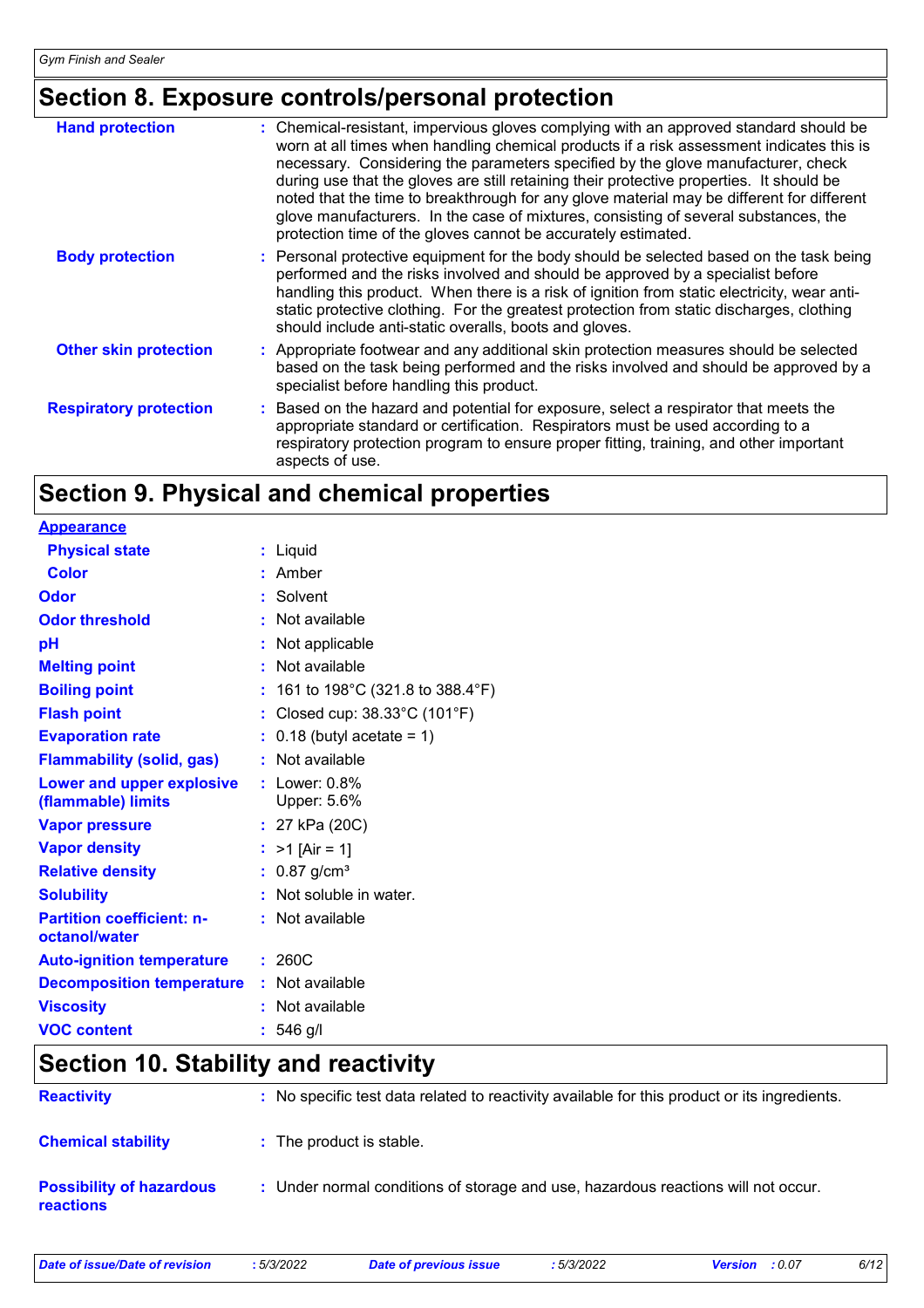### **Section 10. Stability and reactivity**

| <b>Hazardous decomposition</b><br>products | : Under normal conditions of storage and use, hazardous decomposition products should<br>not be produced.                                                                                                                                  |
|--------------------------------------------|--------------------------------------------------------------------------------------------------------------------------------------------------------------------------------------------------------------------------------------------|
| <b>Incompatible materials</b>              | : Reactive or incompatible with the following materials:<br>oxidizing materials                                                                                                                                                            |
| <b>Conditions to avoid</b>                 | : Avoid all possible sources of ignition (spark or flame). Do not pressurize, cut, weld,<br>braze, solder, drill, grind or expose containers to heat or sources of ignition. Do not<br>allow vapor to accumulate in low or confined areas. |

### **Section 11. Toxicological information**

#### **Information on toxicological effects**

#### **Acute toxicity**

| <b>Product/ingredient name</b>                 | <b>Result</b>                                         | <b>Species</b> | <b>Dose</b>                 | <b>Exposure</b> |
|------------------------------------------------|-------------------------------------------------------|----------------|-----------------------------|-----------------|
| <b>Stoddard Solvent</b>                        | <b>LC50 Inhalation Dusts and mists</b><br>LD50 Dermal | Rat<br>Rabbit  | $>5.5$ mg/l<br>>3000 mg/kg  | 4 hours         |
| Distillates (petroleum),<br>hydrotreated light | LD50 Oral<br><b>LC50 Inhalation Vapor</b>             | Rat<br>Rat     | >5000 mg/kg<br>$>5.28$ mg/l | l4 hours        |
|                                                | LD50 Dermal<br>LD50 Oral                              | Rabbit<br>Rat  | >2000 mg/kg<br>>5000 mg/kg  |                 |

#### **Irritation/Corrosion**

Not available

#### **Conclusion/Summary**

**Skin :** Causes skin irritation.

- 
- **Eyes :** Causes serious eye irritation.

#### **Sensitization**

| <b>Product/ingredient name</b> | <b>Route of</b><br><b>exposure</b> | <b>Species</b> | <b>Result</b>                        |
|--------------------------------|------------------------------------|----------------|--------------------------------------|
| <b>Mixture</b>                 |                                    |                | May cause an allergic skin reaction. |

#### **Conclusion/Summary**

**Skin :** Causes skin irritation.

#### **Mutagenicity**

| <b>Product/ingredient name</b> | <b>Test</b> | <b>Experiment</b> | Result                        |
|--------------------------------|-------------|-------------------|-------------------------------|
| Mixture                        |             |                   | May cause genetic<br>defects. |

#### **Carcinogenicity**

| <b>Product/ingredient name</b> | <b>Result</b> | <b>Species</b> | <b>Dose</b> | <b>Exposure</b>   |
|--------------------------------|---------------|----------------|-------------|-------------------|
| Mixture                        |               |                |             | <b>IMay cause</b> |
|                                |               |                |             | Tcancer.          |

#### **Reproductive toxicity**

| <b>Product/ingredient name</b> | <b>Maternal</b><br>toxicity | <b>Fertility</b> | <b>Development</b><br>toxin | <b>Species</b> | <b>Dose</b> | <b>Exposure</b>                                                     |
|--------------------------------|-----------------------------|------------------|-----------------------------|----------------|-------------|---------------------------------------------------------------------|
| Mixture                        |                             |                  |                             |                |             | Suspected<br>0t<br>damaging<br>fertility or<br>the unborn<br>child. |

#### **Teratogenicity**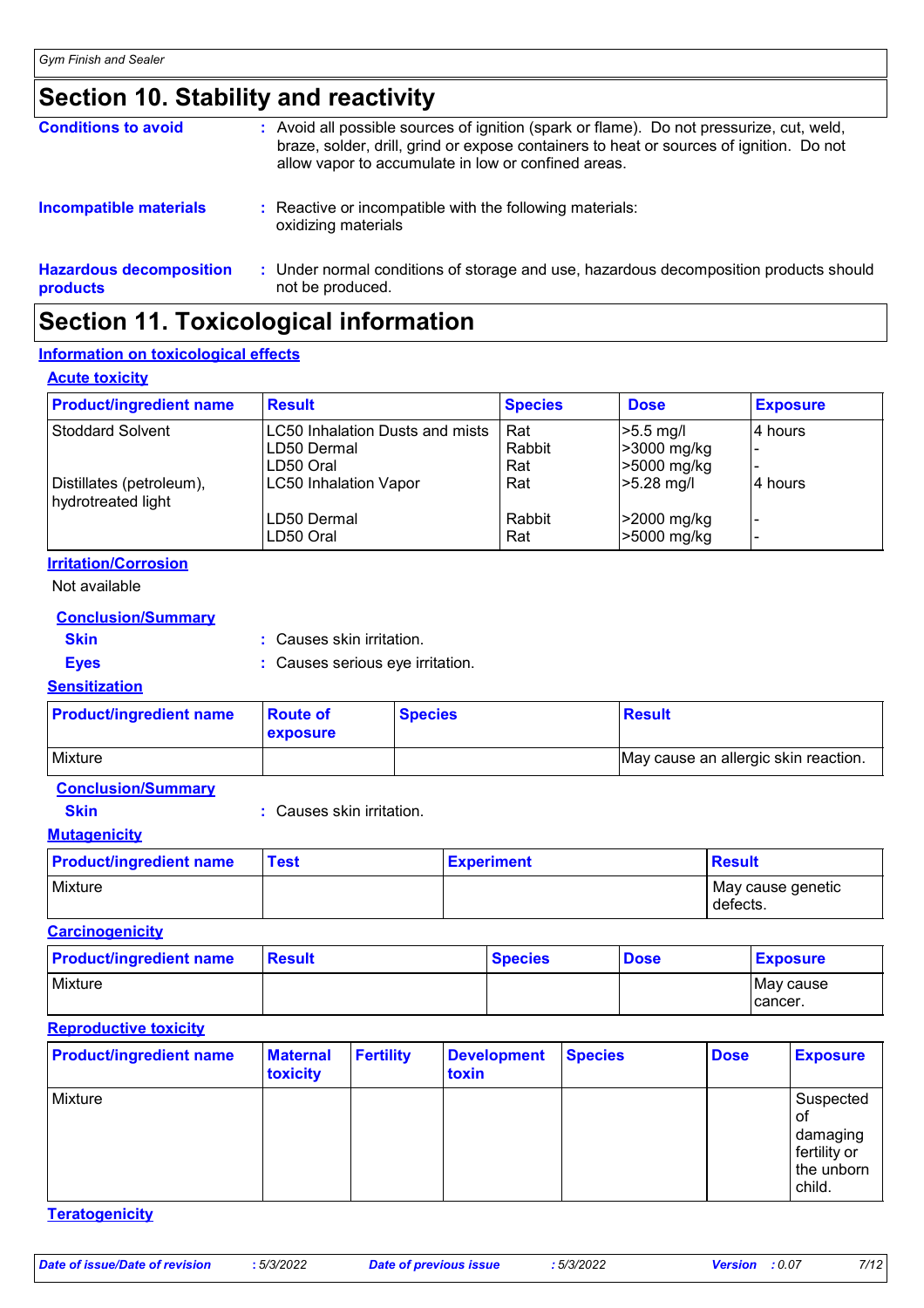# **Section 11. Toxicological information**

#### Not available

#### **Specific target organ toxicity (single exposure)**

| <b>Name</b>                                                                                     |                     |                                                                                                                                                                                                                               | <b>Category</b> |               | <b>Route of</b><br>exposure             | <b>Target organs</b>                          |
|-------------------------------------------------------------------------------------------------|---------------------|-------------------------------------------------------------------------------------------------------------------------------------------------------------------------------------------------------------------------------|-----------------|---------------|-----------------------------------------|-----------------------------------------------|
| Distillates (petroleum), hydrotreated light                                                     |                     |                                                                                                                                                                                                                               | Category 3      |               | Inhalation                              | Narcotic effects                              |
| <b>Specific target organ toxicity (repeated exposure)</b>                                       |                     |                                                                                                                                                                                                                               |                 |               |                                         |                                               |
| <b>Name</b>                                                                                     |                     |                                                                                                                                                                                                                               | <b>Category</b> |               | <b>Route of</b><br>exposure             | <b>Target organs</b>                          |
| <b>Stoddard Solvent</b>                                                                         |                     |                                                                                                                                                                                                                               | Category 1      |               | Prolonged or<br>repeated<br>inhalation. | central nervous<br>system (CNS)               |
| <b>Aspiration hazard</b>                                                                        |                     |                                                                                                                                                                                                                               |                 |               |                                         |                                               |
| <b>Name</b>                                                                                     |                     |                                                                                                                                                                                                                               |                 | <b>Result</b> |                                         |                                               |
| <b>Mixture</b>                                                                                  |                     |                                                                                                                                                                                                                               |                 |               |                                         | May be fatal if swallowed and enters airways. |
| <b>Information on the likely</b><br>routes of exposure<br><b>Potential acute health effects</b> |                     | : Not available                                                                                                                                                                                                               |                 |               |                                         |                                               |
| <b>Eye contact</b>                                                                              |                     | Eye contact may result in irritation, redness, pain, inflammation, itching, burning and                                                                                                                                       |                 |               |                                         |                                               |
| <b>Inhalation</b>                                                                               |                     | tearing.<br>Inhalation of high concentrations of vapor may affect the central nervous system.<br>Symptoms include drowsiness, dizziness, headache, nausea and lowering of<br>consciousness.                                   |                 |               |                                         |                                               |
| <b>Skin contact</b>                                                                             |                     | Skin contact may result in redness, burning and inflammation. Dermal exposure may<br>cause an allergic skin reaction. Symptoms may include irritation, redness, pain, rash,<br>inflammation, itching, burning and dermatitis. |                 |               |                                         |                                               |
| <b>Ingestion</b>                                                                                | : No specific data. |                                                                                                                                                                                                                               |                 |               |                                         |                                               |
| <b>Symptoms related to the physical, chemical and toxicological characteristics</b>             |                     |                                                                                                                                                                                                                               |                 |               |                                         |                                               |
| <b>Eye contact</b>                                                                              |                     | : No specific data.                                                                                                                                                                                                           |                 |               |                                         |                                               |
| <b>Inhalation</b>                                                                               |                     | No specific data.                                                                                                                                                                                                             |                 |               |                                         |                                               |
| <b>Skin contact</b>                                                                             |                     | No specific data.                                                                                                                                                                                                             |                 |               |                                         |                                               |
| <b>Ingestion</b>                                                                                |                     | No specific data.                                                                                                                                                                                                             |                 |               |                                         |                                               |
| Delayed and immediate effects and also chronic effects from short and long term exposure        |                     |                                                                                                                                                                                                                               |                 |               |                                         |                                               |
| <b>Short term exposure</b>                                                                      |                     |                                                                                                                                                                                                                               |                 |               |                                         |                                               |
| <b>Potential immediate</b>                                                                      |                     | : Not available                                                                                                                                                                                                               |                 |               |                                         |                                               |
| effects                                                                                         |                     |                                                                                                                                                                                                                               |                 |               |                                         |                                               |
| <b>Potential delayed effects</b>                                                                |                     | : Not available                                                                                                                                                                                                               |                 |               |                                         |                                               |
|                                                                                                 |                     |                                                                                                                                                                                                                               |                 |               |                                         |                                               |
| <b>Potential immediate</b><br>effects                                                           |                     | : Not available                                                                                                                                                                                                               |                 |               |                                         |                                               |
| <b>Potential delayed effects</b>                                                                |                     | : Not available                                                                                                                                                                                                               |                 |               |                                         |                                               |
|                                                                                                 |                     |                                                                                                                                                                                                                               |                 |               |                                         |                                               |
| <b>Long term exposure</b><br><b>Potential chronic health effects</b><br>Not available           |                     |                                                                                                                                                                                                                               |                 |               |                                         |                                               |
| <b>General</b>                                                                                  |                     | : Causes damage to organs through prolonged or repeated exposure.                                                                                                                                                             |                 |               |                                         |                                               |
| <b>Carcinogenicity</b>                                                                          |                     | May cause cancer.                                                                                                                                                                                                             |                 |               |                                         |                                               |
| <b>Mutagenicity</b><br><b>Teratogenicity</b>                                                    |                     | May cause genetic defects.<br>: No known significant effects or critical hazards.                                                                                                                                             |                 |               |                                         |                                               |

*Date of issue/Date of revision* **:** *5/3/2022 Date of previous issue : 5/3/2022 Version : 0.07 8/12*

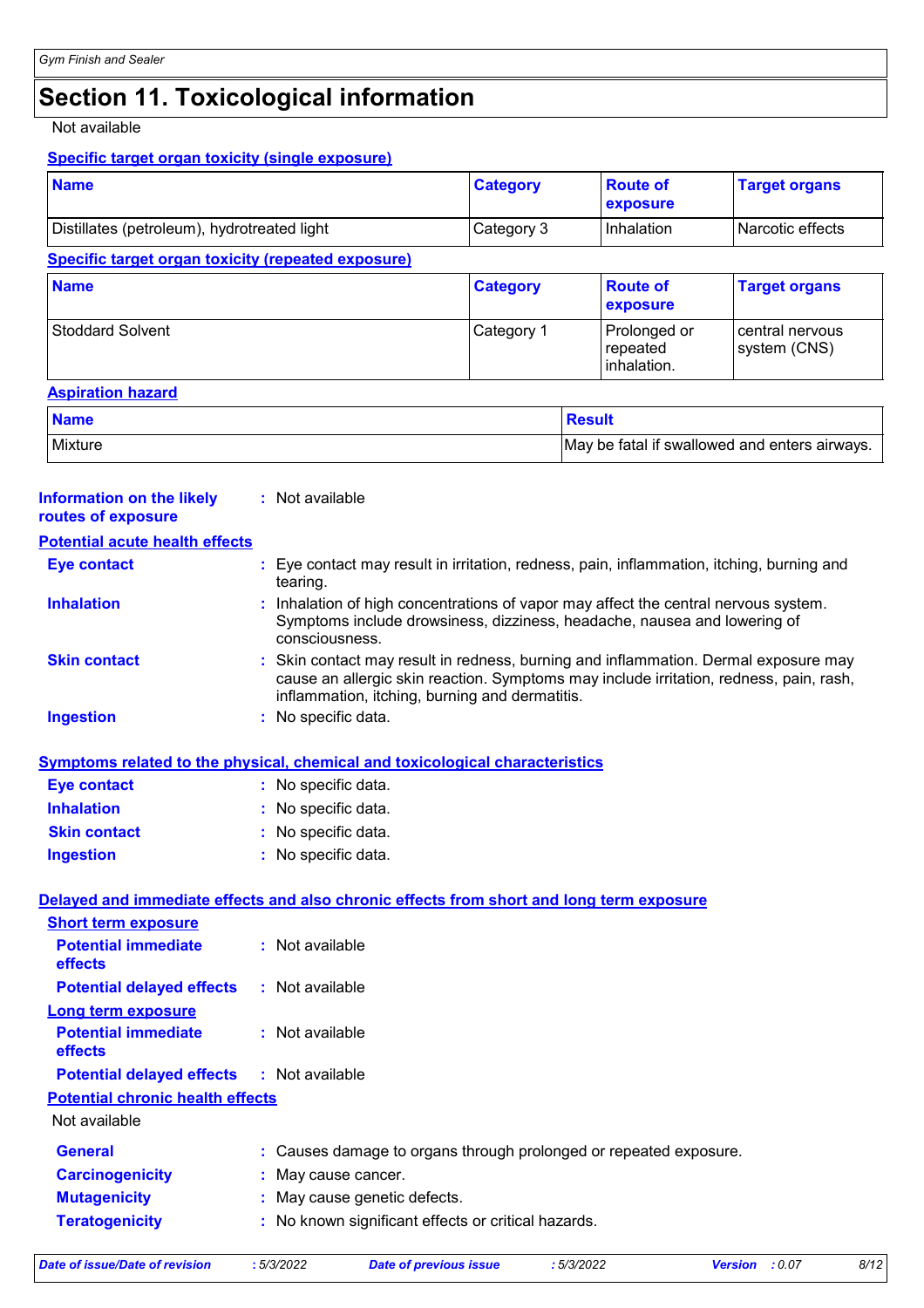### **Section 11. Toxicological information**

**Developmental effects** : No known significant effects or critical hazards.

**Fertility effects :** May damage fertility.

#### **Numerical measures of toxicity**

#### **Acute toxicity estimates**

Not available

### **Section 12. Ecological information**

|  |  | <b>Toxicity</b> |  |  |
|--|--|-----------------|--|--|
|--|--|-----------------|--|--|

| <b>Product/ingredient name</b>                 | <b>Result</b>          | <b>Species</b>         | <b>Exposure</b> |
|------------------------------------------------|------------------------|------------------------|-----------------|
| Distillates (petroleum),<br>hydrotreated light | LC50 41 - 45 mg/l      | l Fish                 | 96 hours        |
|                                                | LC50 2.34 - 9.22 mg/l  | l Fish                 | I96 hours       |
|                                                | EC50 170 - 226 mg/l    | Aquatic invertebrates. | 24 hours        |
|                                                | EC50 19 - 56 mg/l      | Aquatic invertebrates. | 72 hours        |
| Stoddard Solvent                               | Acute LC50 0.14 mg/l   | Fish                   | 96 hours        |
|                                                | Chronic NOEC 0.02 mg/l | l Fish                 | 30 days         |

#### **Persistence and degradability**

Not available

#### **Bioaccumulative potential**

| <b>Product/ingredient name</b> | $LoaPow$ | <b>BCF</b>   | <b>Potential</b>                        |
|--------------------------------|----------|--------------|-----------------------------------------|
| Stoddard solvent               |          | 39.66L/Kg ww | Not considered to be<br>bioaccumlative. |

#### **Mobility in soil**

| <b>Soil/water partition</b> | : 1451 |
|-----------------------------|--------|
| <b>coefficient (Koc)</b>    |        |

**Other adverse effects** : No known significant effects or critical hazards.

### **Section 13. Disposal considerations**

| <b>Disposal methods</b> | The generation of waste should be avoided or minimized wherever possible. Disposal<br>of this product, solutions and any by-products should at all times comply with the<br>requirements of environmental protection and waste disposal legislation and any<br>regional local authority requirements. Dispose of surplus and non-recyclable products<br>via a licensed waste disposal contractor. Waste should not be disposed of untreated to<br>the sewer unless fully compliant with the requirements of all authorities with jurisdiction.<br>Waste packaging should be recycled. Incineration or landfill should only be considered<br>when recycling is not feasible. This material and its container must be disposed of in a<br>safe way. Care should be taken when handling emptied containers that have not been<br>cleaned or rinsed out. Empty containers or liners may retain some product residues.<br>Vapor from product residues may create a highly flammable or explosive atmosphere<br>inside the container. Do not cut, weld or grind used containers unless they have been |
|-------------------------|-------------------------------------------------------------------------------------------------------------------------------------------------------------------------------------------------------------------------------------------------------------------------------------------------------------------------------------------------------------------------------------------------------------------------------------------------------------------------------------------------------------------------------------------------------------------------------------------------------------------------------------------------------------------------------------------------------------------------------------------------------------------------------------------------------------------------------------------------------------------------------------------------------------------------------------------------------------------------------------------------------------------------------------------------------------------------------------------------|
|                         | cleaned thoroughly internally. Avoid dispersal of spilled material and runoff and contact<br>with soil, waterways, drains and sewers.                                                                                                                                                                                                                                                                                                                                                                                                                                                                                                                                                                                                                                                                                                                                                                                                                                                                                                                                                           |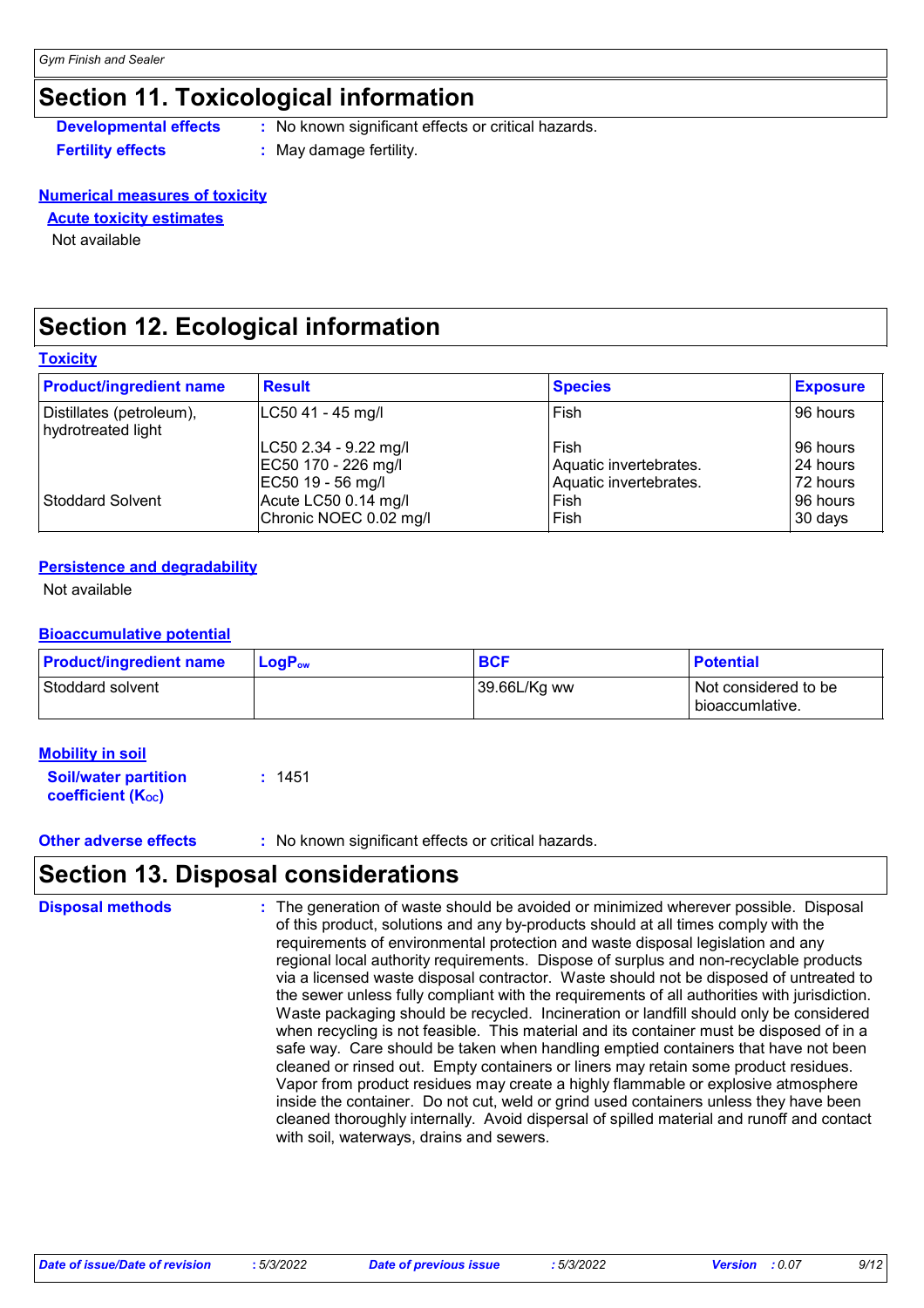## **Section 14. Transport information**

|                                                            | <b>DOT Classification</b> | <b>IMDG</b>                                                                                       | <b>IATA</b>                                                                                        |
|------------------------------------------------------------|---------------------------|---------------------------------------------------------------------------------------------------|----------------------------------------------------------------------------------------------------|
| <b>UN number</b>                                           | Not regulated             | <b>UN1993</b>                                                                                     | <b>UN1993</b>                                                                                      |
| <b>UN proper</b><br>shipping name                          |                           | FLAMMABLE LIQUID, N.O.S.<br>(Distillates (petroleum),<br>hydrotreated light, Stoddard<br>solvent) | FLAMMABLE LIQUIDS, N.O.S.<br>(Distillates (petroleum),<br>hydrotreated light, Stoddard<br>solvent) |
| <b>Transport</b><br>hazard class(es)                       |                           | 3                                                                                                 | 3                                                                                                  |
| <b>Packing group</b>                                       |                           | $\mathbf{III}$                                                                                    | III                                                                                                |
| <b>Environmental</b><br>hazards                            | No.                       | No.                                                                                               | No.                                                                                                |
| <b>Additional information</b><br><b>DOT Classification</b> |                           | . Declessified as a combustible liquid. Not requisted in containers <440 gollano                  |                                                                                                    |

| <b>DOT Classification</b>                          | : Reclassified as a combustible liquid. Not regulated in containers <119 gallons<br>(domestic ground shipments only).                                                                                                                           |
|----------------------------------------------------|-------------------------------------------------------------------------------------------------------------------------------------------------------------------------------------------------------------------------------------------------|
| <b>IMDG</b>                                        | : No additional information.                                                                                                                                                                                                                    |
| <b>IATA</b>                                        | : No additional information.                                                                                                                                                                                                                    |
|                                                    | Special precautions for user : Transport within user's premises: always transport in closed containers that are<br>upright and secure. Ensure that persons transporting the product know what to do in the<br>event of an accident or spillage. |
| <b>Transport in bulk according : Not available</b> |                                                                                                                                                                                                                                                 |

**to IMO instruments**

### **Section 15. Regulatory information**

| <b>U.S. Federal regulations</b>                                                                |                                                                                                                                       |
|------------------------------------------------------------------------------------------------|---------------------------------------------------------------------------------------------------------------------------------------|
| <b>Clean Air Act Section 112 : Not listed</b><br>(b) Hazardous Air<br><b>Pollutants (HAPs)</b> |                                                                                                                                       |
| <b>SARA 311/312</b>                                                                            |                                                                                                                                       |
| <b>Classification</b>                                                                          | : FLAMMABLE LIQUIDS - Category 3<br>SPECIFIC TARGET ORGAN TOXICITY (REPEATED EXPOSURE) (central nervous<br>system (CNS)) - Category 1 |
| <b>Composition/information on ingredients</b>                                                  |                                                                                                                                       |

| <b>Name</b>                                                               | %         | <b>Classification</b>                                                                                                                                                                           |
|---------------------------------------------------------------------------|-----------|-------------------------------------------------------------------------------------------------------------------------------------------------------------------------------------------------|
| Distillates (petroleum),<br>hydrotreated light<br><b>Stoddard Solvent</b> | ≤65<br>≤6 | SPECIFIC TARGET ORGAN TOXICITY (SINGLE EXPOSURE)<br>(Narcotic effects) - Category 3<br><b>SPECIFIC TARGET ORGAN TOXICITY (REPEATED</b><br>EXPOSURE) (central nervous system (CNS)) - Category 1 |

| <b>Inventory list</b>                       |                                          |
|---------------------------------------------|------------------------------------------|
| <b>CANADA INVENTORY</b><br>(DSL)            | : All components are listed or exempted. |
| <b>United States inventory</b><br>(TSCA 8b) | : All components are active or exempted. |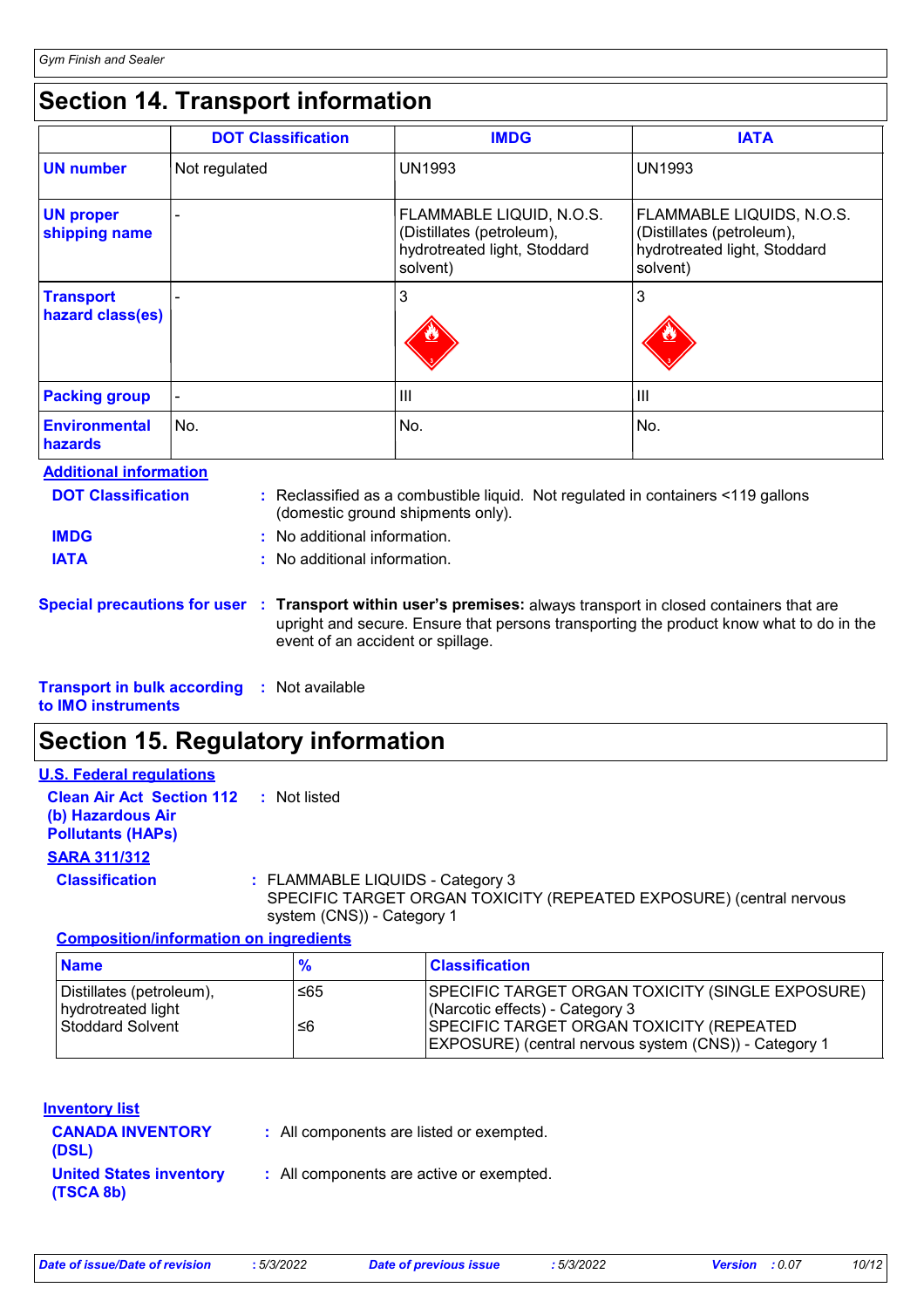### **Section 16. Other information**

### **Hazardous Material Information System (U.S.A.)**



**Caution: HMIS® ratings are based on a 0-4 rating scale, with 0 representing minimal hazards or risks, and 4 representing significant hazards or risks. Although HMIS® ratings and the associated label are not required on SDSs or products leaving a facility under 29 CFR 1910.1200, the preparer may choose to provide them. HMIS® ratings are to be used with a fully implemented HMIS® program. HMIS® is a registered trademark and service mark of the American Coatings Association, Inc.**

**The customer is responsible for determining the PPE code for this material. For more information on HMIS® Personal Protective Equipment (PPE) codes, consult the HMIS® Implementation Manual.**

#### **National Fire Protection Association (U.S.A.)**



**Reprinted with permission from NFPA 704-2001, Identification of the Hazards of Materials for Emergency Response Copyright ©1997, National Fire Protection Association, Quincy, MA 02269. This reprinted material is not the complete and official position of the National Fire Protection Association, on the referenced subject which is represented only by the standard in its entirety.**

**Copyright ©2001, National Fire Protection Association, Quincy, MA 02269. This warning system is intended to be interpreted and applied only by properly trained individuals to identify fire, health and reactivity hazards of chemicals. The user is referred to certain limited number of chemicals with recommended classifications in NFPA 49 and NFPA 325, which would be used as a guideline only. Whether the chemicals are classified by NFPA or not, anyone using the 704 systems to classify chemicals does so at their own risk.**

#### **Procedure used to derive the classification**

|                                                                                                                                                                                                                                                                                                                                                                                                                                           | <b>Justification</b>                                                                                                                                                                                                                                                                                                                                                                                                                                                                                                                   |  |  |
|-------------------------------------------------------------------------------------------------------------------------------------------------------------------------------------------------------------------------------------------------------------------------------------------------------------------------------------------------------------------------------------------------------------------------------------------|----------------------------------------------------------------------------------------------------------------------------------------------------------------------------------------------------------------------------------------------------------------------------------------------------------------------------------------------------------------------------------------------------------------------------------------------------------------------------------------------------------------------------------------|--|--|
| Skin irritation - Category 2<br>Eye irritation - Category 2A<br>Flammable liquids - Category 3<br>Skin sensitization - Category 1<br>Germ Cell Mutagenicity - Category 1B<br>Carcinogenicity - Category 1B<br>Reproductive toxicity - Category 2<br>Specific target organ toxicity (single exposure) (Narcotic effects) - Category 3<br>Specific target organ toxicity (repeated exposure) (central nervous system (CNS)) -<br>Category 1 | Calculation method<br>Calculation method<br>On basis of test data<br>Calculation method<br>Calculation method<br>Calculation method<br>Calculation method<br>Calculation method                                                                                                                                                                                                                                                                                                                                                        |  |  |
| <b>History</b>                                                                                                                                                                                                                                                                                                                                                                                                                            |                                                                                                                                                                                                                                                                                                                                                                                                                                                                                                                                        |  |  |
| <b>Date of printing</b>                                                                                                                                                                                                                                                                                                                                                                                                                   | : 5/3/2022                                                                                                                                                                                                                                                                                                                                                                                                                                                                                                                             |  |  |
| Date of issue/Date of<br>revision                                                                                                                                                                                                                                                                                                                                                                                                         | : 5/3/2022                                                                                                                                                                                                                                                                                                                                                                                                                                                                                                                             |  |  |
| Date of previous issue                                                                                                                                                                                                                                                                                                                                                                                                                    | : 5/3/2022                                                                                                                                                                                                                                                                                                                                                                                                                                                                                                                             |  |  |
| <b>Version</b>                                                                                                                                                                                                                                                                                                                                                                                                                            | : 0.07                                                                                                                                                                                                                                                                                                                                                                                                                                                                                                                                 |  |  |
| <b>Key to abbreviations</b>                                                                                                                                                                                                                                                                                                                                                                                                               | $:$ ATE = Acute Toxicity Estimate<br><b>BCF</b> = Bioconcentration Factor<br>GHS = Globally Harmonized System of Classification and Labelling of Chemicals<br>IATA = International Air Transport Association<br>IBC = Intermediate Bulk Container<br><b>IMDG</b> = International Maritime Dangerous Goods<br>LogPow = logarithm of the octanol/water partition coefficient<br>MARPOL = International Convention for the Prevention of Pollution From Ships, 1973<br>as modified by the Protocol of 1978. ("Marpol" = marine pollution) |  |  |

| Date of issue/Date of revision | 5/3/2022 | Date of previous issue | 5/3/2022 | <b>Version</b> : 0.07 | 11/12 |
|--------------------------------|----------|------------------------|----------|-----------------------|-------|
|                                |          |                        |          |                       |       |